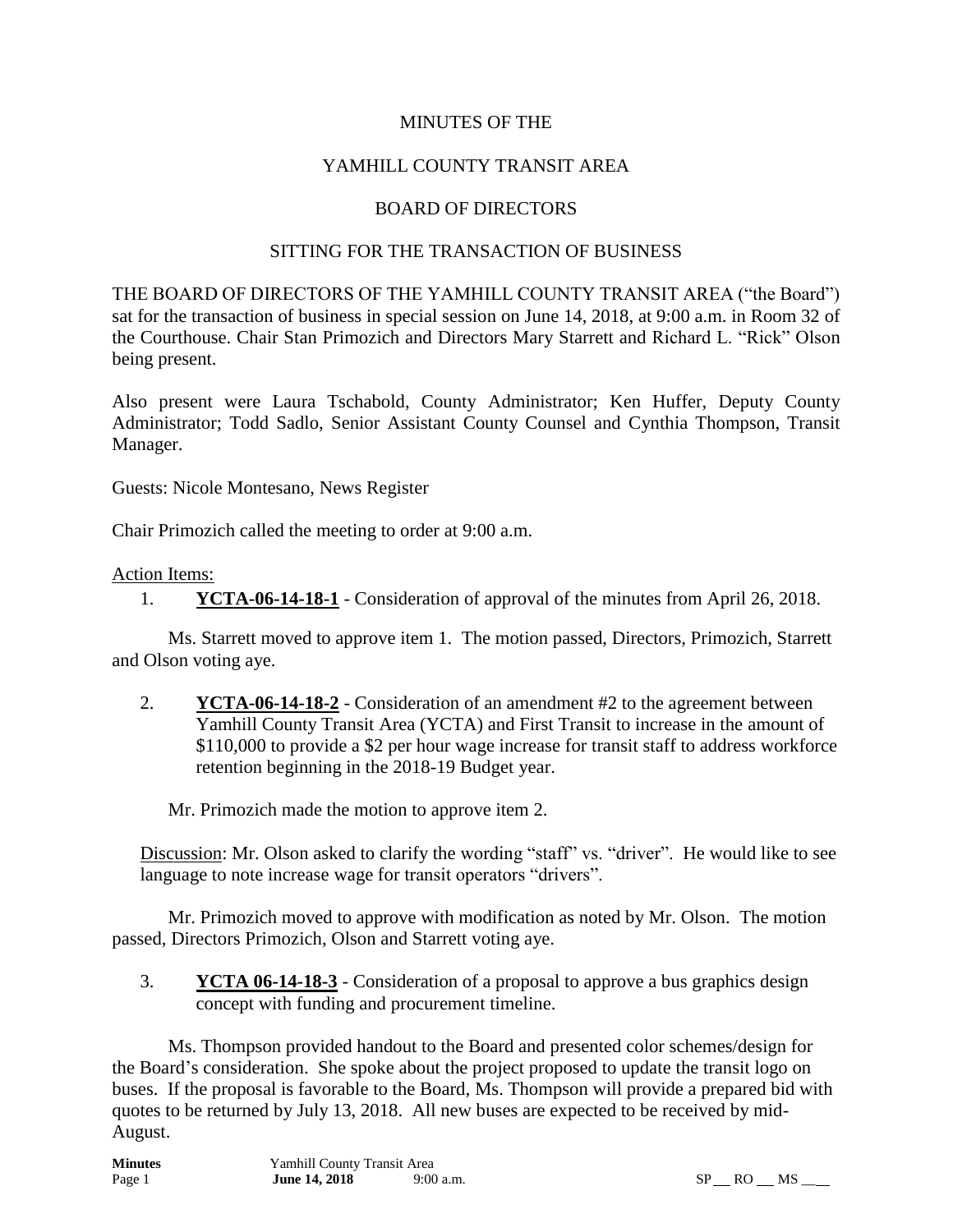Mr. Primozich made a motion to approve item 3 and to allow Ms. Thompson to distribute a bid and review reserves to supplement funding for bus project. The motion passed, Directors Primozich, Starrett and Olson voting aye.

Discussion: Mr. Olson commented about not involving local school students to be involved in the marketing/ design. Ms. Starrett commented that schools and community should have an opportunity to participate in the logo and slogan creation.

# Discussion Items:

Grant Agreement #2339 for 2 mini-vans and 2 mid-size buses.

Ms. Thompson noted the proposals will be presented to the Directors at the next meeting.

• Grant Agreement STP-5311 for 2 mid-size buses.

Ms. Thompson noted the proposals will be presented to the Directors at the next meeting.

• Transit Development Plan Board update.

Scheduled for July 31 at 1:30 p.m.

Bus Shelter - Bus maintenance contracts with Jerry Sound and Oregon Curb Appeal.

Ms. Thompson advised the Directors that agreements will be coming for bid process regarding cleaning of the bus shelters. Ms. Thompson will be maintaining the Juvenile Detention contract for cleaning, OCA agreement will supplement on days with Juvenile alternately. It was suggested that Mid-Valley employees should be considered. Ms. Thompson is open to the concept and has inquired and will revisit. It was also suggested to involve groups in the care of bus shelters to maintain them, (i.e. Chemeketa, Linfield, George Fox University). Ms. Tschabold suggested that this idea should be pursued after the new transit person is hired.

• Fleet Replacement Plan (loan) update.

Ms. Thompson has a follow up meeting planned at end of June.

- Service Improvements update. Still refining.
- City of McMinnville construction near Transit Center update June 28 meeting with City of McMinnville.
- Committee restructure to meet STIF, STF, YCTA requirements.

 Ms. Thompson reports this is in process of setting up. The new money STIF has requirement that a committee must be created by the receiving county. Ongoing discussion about the process of combining the 3 transit committees. No timeline set but Ms. Thompson will advise with ample time to apply for funding. A sub-committee for funding committee meeting is